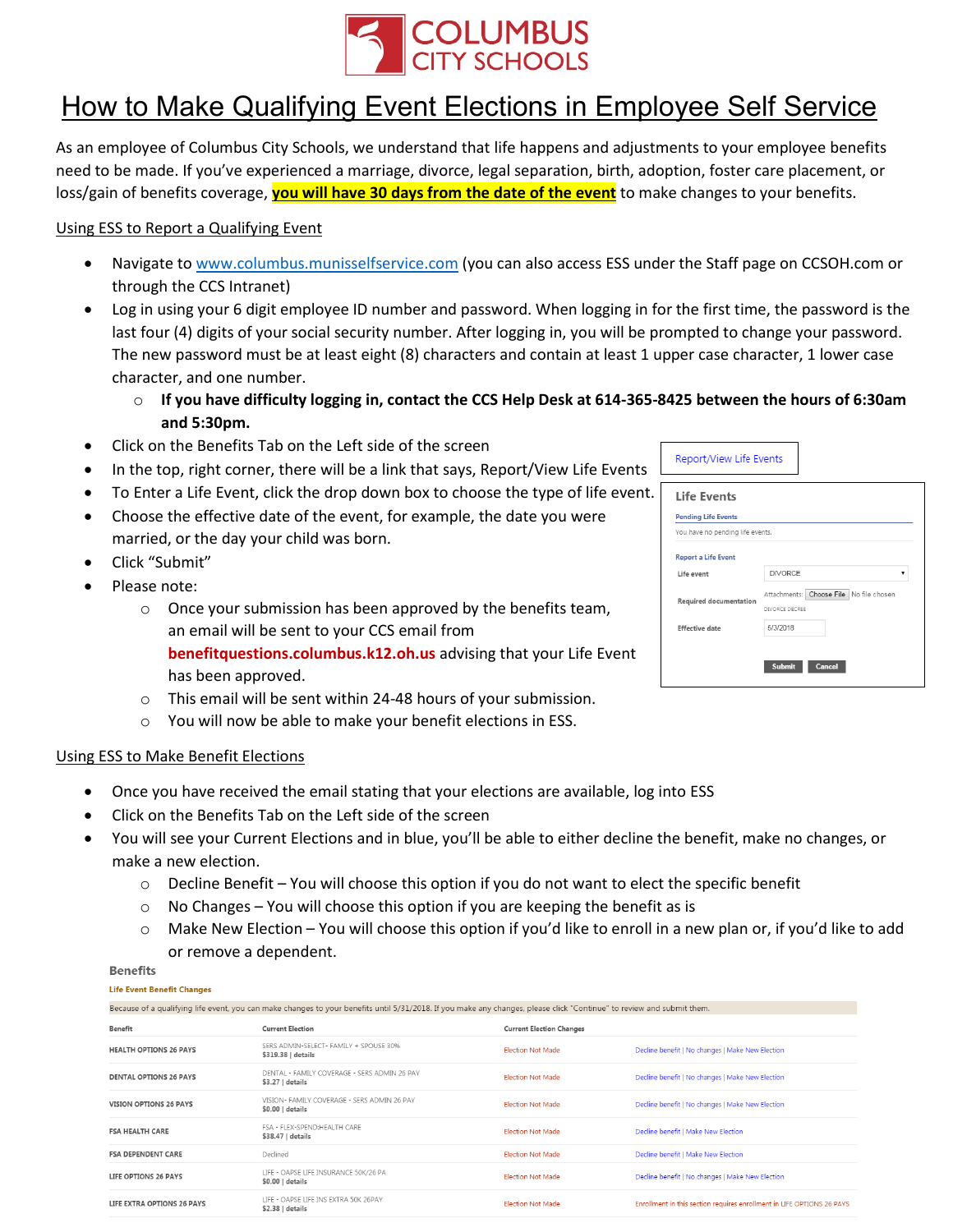- To Make a new election
	- o Click "Make New Election" for Health Options
	- o Choose the level of coverage you're interested in electing
	- o Select the plan you'd like to elect. (if you see an ON B4 2009 or ON B4 2010, only select if you were hired on or before those dates…we know those prices can be tempting)
	- To add a dependent to the plan, navigate to the bottom of the screen (right under "decline")
		- o If you have chosen a plan that will cover dependents, you will need to add an existing dependent
		- o To do this, navigate to the bottom of the page
		- o You will see the option to "Add coverage" or "Add new dependent"

| HALE. CHRISTIAN N                                 | Add coverage   Add new dependent |
|---------------------------------------------------|----------------------------------|
| Coverage must be added for at least 2 dependents. |                                  |
| There are no dependents to display.               |                                  |

**If you have a dependent already enrolled, you** 

will see their name in the dropdown box. Choose their name and then click "Add coverage". A box will pop up asking you to verify their information. Make sure that each field with a red asterisk is filled out, then click "OK"

| <b>CHRISTIAN N HALE</b>                                    |              |  |
|------------------------------------------------------------|--------------|--|
| First name *                                               | CHRISTIAN    |  |
| Middle initial                                             | N            |  |
| Last name *                                                | HALE         |  |
| Suffix                                                     |              |  |
| Date of birth *                                            | 1/19/2016    |  |
| Gender *                                                   | MALE         |  |
| Relationship *                                             | CHILD        |  |
| SSN # (include dashes)                                     | 392-         |  |
| IS THE DEPENDENT<br>CURRENTLY ON YOUR<br>BENEFITS (Y/N)? * | Y            |  |
|                                                            | Cancel<br>OK |  |

 $\circ$  Once completed, their name will display under the "Coverage must be added for at least 1 additional dependents" line

| Coverage must be added for at least 1 additional dependents. |               |            |             |
|--------------------------------------------------------------|---------------|------------|-------------|
| Name                                                         | Date of Birth | ID         | Designation |
| CHRISTIAN N HALE                                             | 1/19/2016     | $392 - 44$ | Primary     |
|                                                              |               |            |             |

Continue Cancel

o If you are adding a new dependent, click "Add new dependent". A box will pop up advising you to add their information

| Add a new dependent                                               |              |  |
|-------------------------------------------------------------------|--------------|--|
| First name *                                                      |              |  |
| Middle initial                                                    |              |  |
| Last name *                                                       |              |  |
| Suffix                                                            |              |  |
| Date of birth *                                                   |              |  |
| Gender *                                                          |              |  |
| Relationship *                                                    |              |  |
| SSN # (include dashes)                                            |              |  |
| IS THE DEPENDENT<br><b>CURRENTLY ON YOUR</b><br>BENEFITS (Y/N)? * |              |  |
|                                                                   | Cancel<br>OK |  |